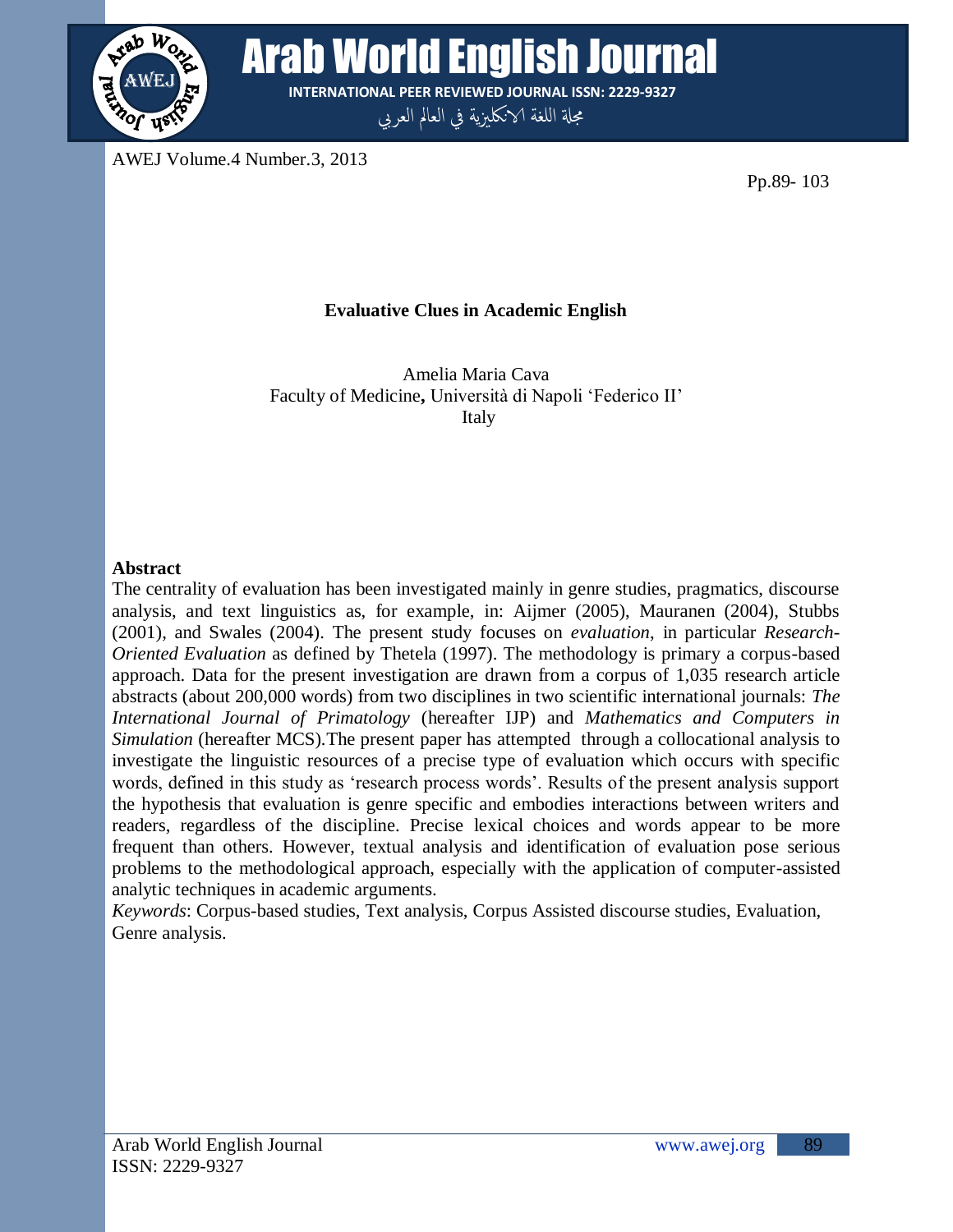#### **Introduction**

Guella

#### *Evaluative lexis studies*

Henry (Hunston and Thompson 2000), *Appraisal* (Martin 2000), *Stance* (Biber and Finegan 1989, Hyland 1999) and *Interpersonal Metadiscourse* (Crismore 1989, Hyland 2000). The rhetorical phenomenon of evaluation has been defined in various ways, simply *Evaluation*

The present research paper aims at providing an account of evaluation in research article abstracts, following Hunston and Thompson terminology, combining corpus analysis with discourse analysis, trying to integrate a corpus-based research with a manual text analysis. It, therefore, includes quantitative calculations of the distribution of evaluation, and qualitative comments on their discourse functions.

The starting point for this study is a simple consideration about genre, that is, research article abstract is an evaluative genre per definition (cf. Bhatia 1993 and Swales 1990). As Mauranen (2004, p. 207) quoting Hyland suggests: "[...] evaluation is an interesting phenomenon, being a central aspect of what academics do. We do not get published if we only present results, we also have to evaluate". Nevertheless, not all disciplines are evaluative in the same way; science is claimed to be objective and especially mathematics is the most objective subject according to Bazerman (1988). However, Hunston (1993, 1994) has demonstrated how experimental research papers are fully evaluative. She claims that academic and scientific writing work in the value system of "good research", which means that even if the markers of attitudinal lexis (attributes such as *good* and *successful*) are missing, the writers" attitudes to the value of their research are clear, the intent is to present something positive and successful to their discourse community.

In academic writing, particularly in science, knowledge claims are built; in such context the central function of evaluation is to assess the degree of certainty that can be attached to each part of the knowledge claims. Researchers as well as scientists are expected to convey their findings with an high degree of certainty. In experimental research article the phenomenon of evaluation, as suggested by Hunston, is quite predictable because only specific features (e.g. experimental method, the author"s results and conclusions) can be evaluated and only in a certain way in terms of goal achievement or non-achievement. Something that is *good* helps to achieve a goal, while something that is *bad* prevents the achievement of a precise goal. Generally, evaluation is triggered by a term but it does refer to another one. There is a distinction between the evaluated entity and the ascribed value that is, as suggested by Tethela (1997), between *Research-Oriented Evaluation* (ROE) and *Topic-Oriented Evaluation* (TOE),. In detail, when we encounter the pattern: 'X [the research] is seen [by the writer/s] as Y' this is ROE. The difference between TOE and ROE can be sketched out as "the writer observing the world" versus "the writer observing the research". In the latter, the writer interacts with his/her discourse community by reporting his/her research or experiment. On the contrary, in the former the researcher observes the real world, and his/her point of view, even if evaluative, cannot affect the real world. This feature implies that ROE engages the writer and the reader on an exchange and negotiation of perspectives, while in TOE the writer reports the "real word" without building up justifications or interpretations. This distinction can be noticed in the following two excerpts from the *International Journal of Primatology*: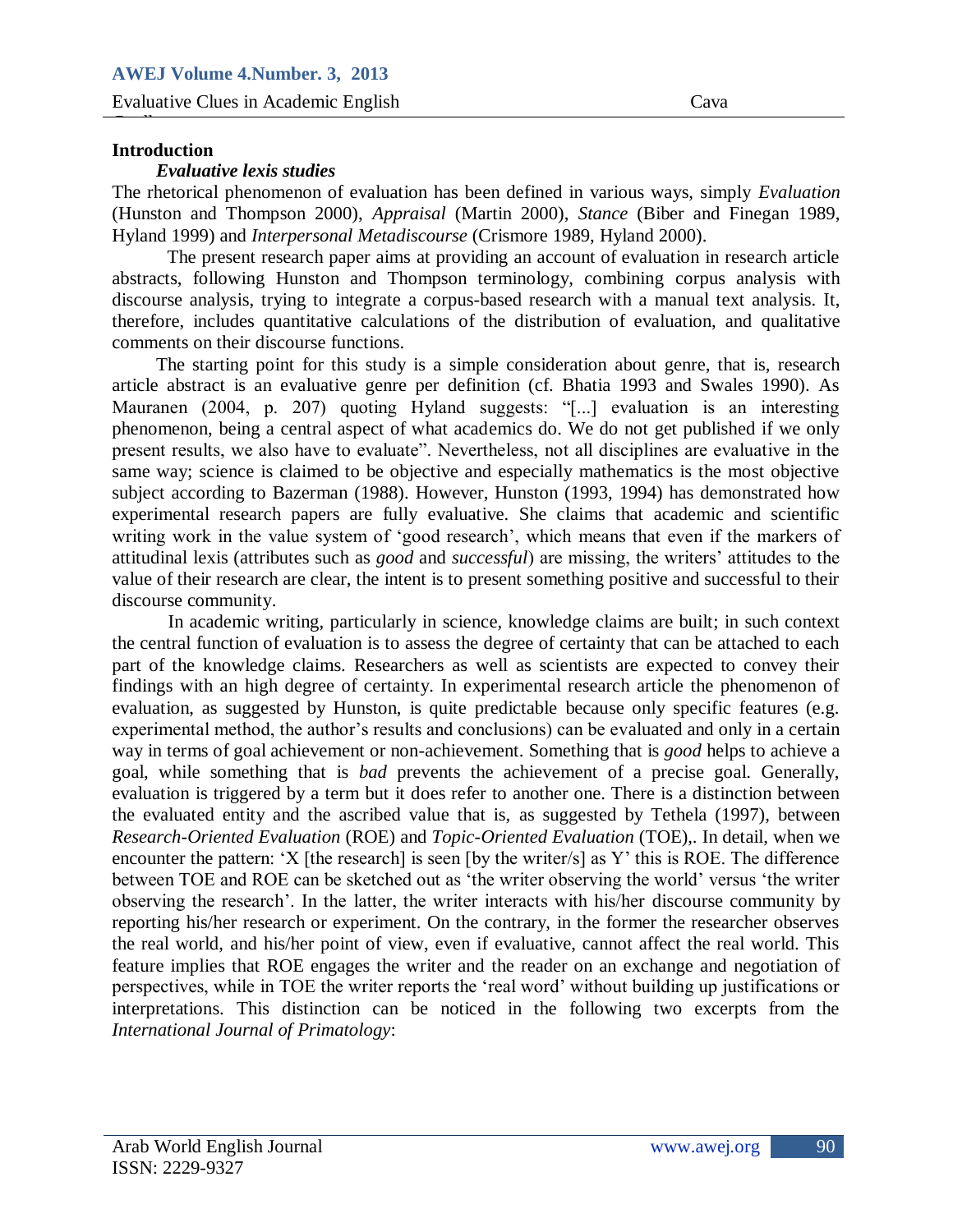**1.** I provide the first comprehensive data on the composition and mineral content. (5\_IJP)

and sexual selection on males. (2\_IJP). **2.** Adaptive advantages of killing plausibly include eliminating resource competitors of females,

while, in the fatter the In the former excerpt an aspect of the research process is evaluated, an example of ROE, while, in the latter the 'static' aspect (the topic) is evaluated, a clear example of TOE. In the present investigation, the focus is on ROE rather than on TOE. Hunston, (1993, p. 58) defines evaluation "as anything which indicates the writer"s attitude to the value of an entity in the text". This assessment does not refer to a "personal" value system but rather to an established or institutional value system. In particular, in scientific writing what counts is the "evaluation of *value'* which denotes quality on the *good/bad* scale (Hunston 1993, p. 60). "Research articles often posit hypotheses whose value is then evaluated according to whether the hypotheses are supported or not" (Hunston 1993, p. 63). The evaluation of *value* usually takes place through lexis expressing *accuracy, consistency, verity, simplicity, usefulness, reliability or importance,* which renders the other language items traditionally regarded as evaluative redundant. In scientific writing the expression of value is often inexplicit however we can perceive the *good* or *bad* as depending on the goal of the activity. As already mentioned, something that helps the researcher to achieve a goal is *good*, while something that prevents or hinders the achievement of a precise goal is *bad*.

In the present investigation, the focus is on evaluative lexis related to aspects of the research process and emphasis is on evaluation of value.

#### *Corpus Linguistics studies*

In the present investigation, corpus methodology is used to analyse the data, concordances and collocational tools are used to provide semantic profiles of specific words highlighting connotational differences, and textual analysis is used to identify how evaluation is introduced in the vicinity of specific words. Hence, the hypothesis to test is whether evaluated entities in research article abstracts collocate with precise terms or group of terms.

With regard to the methodology is concerned, the present study can be defined as a corpus-based study with the purposes of verifying some discourse characteristic of evaluation in a specific genre. Corpus Linguistics investigations, as Tognini-Bonelli (2001) suggests, can be performed according to a corpus-based or a corpus-driven approach. In a corpus-driven approach specific evidence is provided by the corpus itself, the methodological path can be described as "observation leads to hypothesis leads to generalisation leads to unification in theoretical statement' (Tognini-Bonelli 2001, p. 85).

On the other hand, features of a corpus-based approach are concerned with the researcher testing a theory or having compiled corpora for the purposes of verifying some discourse characteristic in a body of data that allows quantitative generalizations to be made.

However, to conduct a significant corpus-based analysis of a discourse strategy, such as evaluation, it is necessary that the corpus takes into account not only frequent occurrences but the entire texts or longer stretches of texts, because evaluation shows "context-dependent polysemous functionality" (cf. White 2001, p. 18). To perform a correct evaluative analysis, a wider context must consequently be included. The context in which words are inevitably attested, represents examples of a particular linguistic phenomenon and suggests discourselinguistic perspectives.

Starting elements in the present analysis are words or as Sinclair (2004) suggests *lexical items*. It is not always possible to tell whether a lexical item is evaluated as 'positive' or 'negative' without going back to the original text. Thus collecting instances of the same word,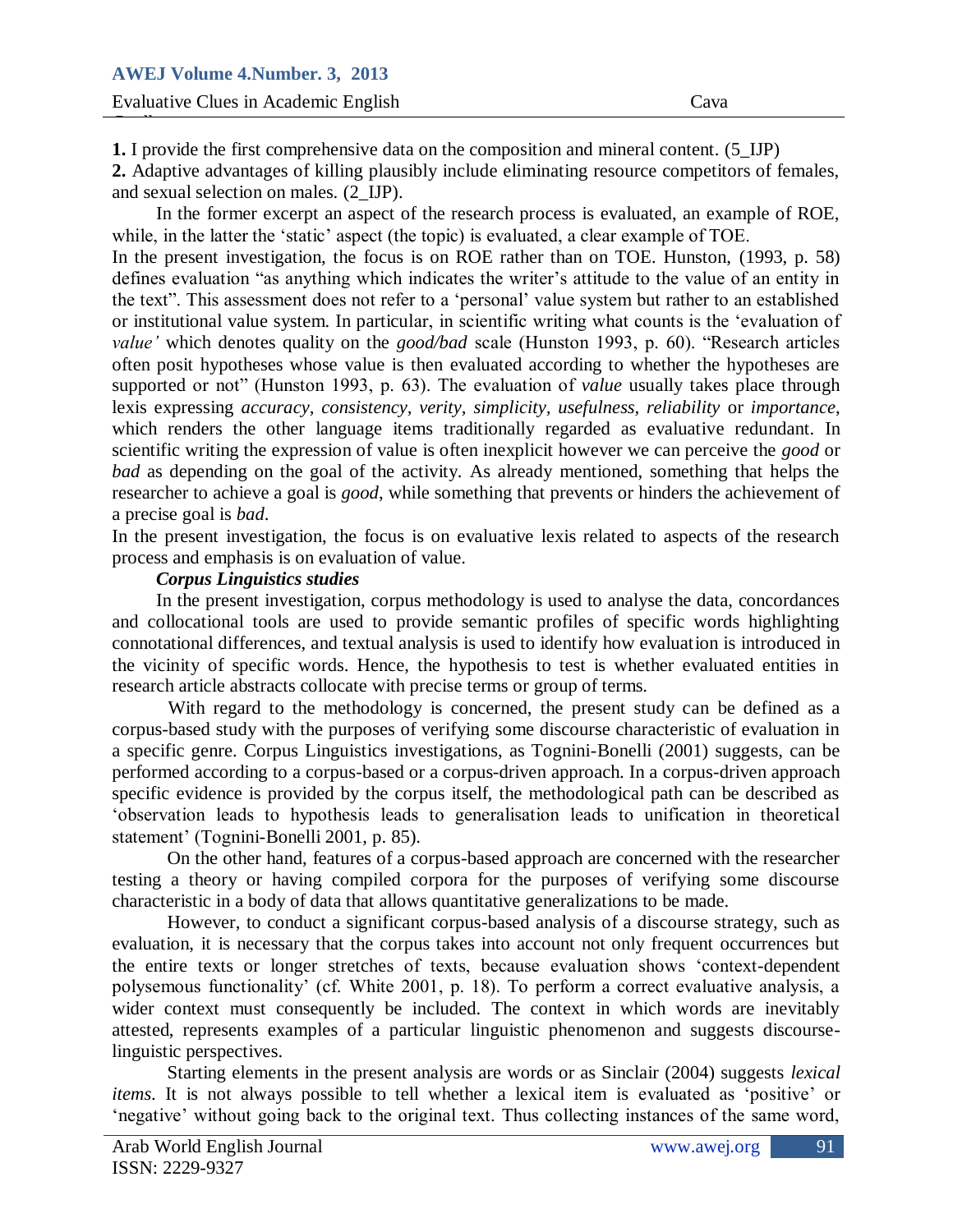enternal and perhaps opposite evaluative values in unferent discourse contexts. For instance, in [mathematics,](http://en.wikipedia.org/wiki/Mathematics) the term *optimization* refers to the study of problems in which one seeks to  $\frac{1}{2}$  and  $\frac{1}{2}$  and  $\frac{1}{2}$  and  $\frac{1}{2}$  and  $\frac{1}{2}$  and  $\frac{1}{2}$  and  $\frac{1}{2}$  and  $\frac{1}{2}$  and  $\frac{1}{2}$  and  $\frac{1}{2}$  and  $\frac{1}{2}$  and  $\frac{1}{2}$  and  $\frac{1}{2}$  and  $\frac{1}{2}$  and  $\frac{1}{2}$  and  $\frac{1}{2}$  a phrase or construction for the purposes of quantifying its frequency can cause a misinterpretation of the data and the risk of treating as equivalent instances lexical items that, in fact, have quite different and perhaps opposite evaluative values in different discourse contexts. For instance, in minimize or maximize a [real function](http://en.wikipedia.org/wiki/Function_of_a_real_variable) by precise operations. There is no evaluative meaning implied. On the contrary, in a general context, *optimization* is semantically similar to *improvement*.

Thus, it is often necessary to refer to the text itself to see how the citations fit into the writer's wider rhetorical purposes (Hunston and Thompson 2000). Evaluation is not only a lexical phenomenon but it is built in the text and builds the text as a means of cohesion, it is a multifunctional phenomenon because it can be used simultaneously to express the writer"s opinion, to construct relations between the writer and the reader, and to organize the text (Hunston and Thompson 2000 and Thompson and Ye 1991). Amongst several corpus-based investigations of evaluation, the analysis performed by Hunston (2004) appears to be particularly suitable for the present study. She has investigated evaluation in texts from two perspectives: the text and the corpus. She aims at exploring the possibilities and limits of corpus studies stressing that findings from lexically oriented studies of text cannot be readily processed automatically in a corpus analysis of language use. She starts from the main assumption concerning some explicit form of evaluation, derived from corpus-based dictionaries, grammars and books of information about particular corpora, and then she proceeds to the description and interpretation of corpus evidence. Her conclusion is that "reliable automatic identification and quantification can be carried out on only a limited set of realizations of evaluation" (Hunston 2004, p. 186). Methods that are common to corpus-based studies are the comparison of frequencies, and the analysis of the syntagmatic environment of key words. The basic software tool used to highlight typical collocational and syntactic patterns is the concordance programmes.

In the present investigation, the corpus-based approach is integrated with a discourse analysis perspective, however the qualitative methods of discourse analysis or textual analysis for investigating the rhetorical phenomenon of evaluation are obviously at odds with the quantitative methodology of Corpus Linguistics, which is best suited to describing the collocational and syntactic patterns of a given lexical item. If corpus methods are to be employed in textual study, first it is necessary to decide which aspects of the discourse analysis approach can be best served by corpus analysis, and secondly to find a point or points of entry into the data.

In a few words, in the present research paper, the rhetorical aspect under investigation is evaluation and specific words are the point of entry. The corpus has been collected with a preliminary purpose in mind and it represents a specific snapshot of language through time. Data are concerned with scientific language in the genre of research article abstracts.

## *Data*

The corpus is made up of 1,035 research article abstracts from two international scientific journals: 360 texts from *The International Journal of Primatology* (IJP) and 675 from *Mathematics and Computers in Simulation* (MCS). The time span taken into consideration is from 2000 to 2005 and there are about 200,000 words.

The two journals are from scientific fields rather different. IJP brings together laboratory and field studies related to anatomy, ethology, cognition, ecology, conservation, genetics, evolution, and physiology in primates. MCS publishes articles on specific applications of modelling and simulation in science and engineering, with relevant applied mathematics, the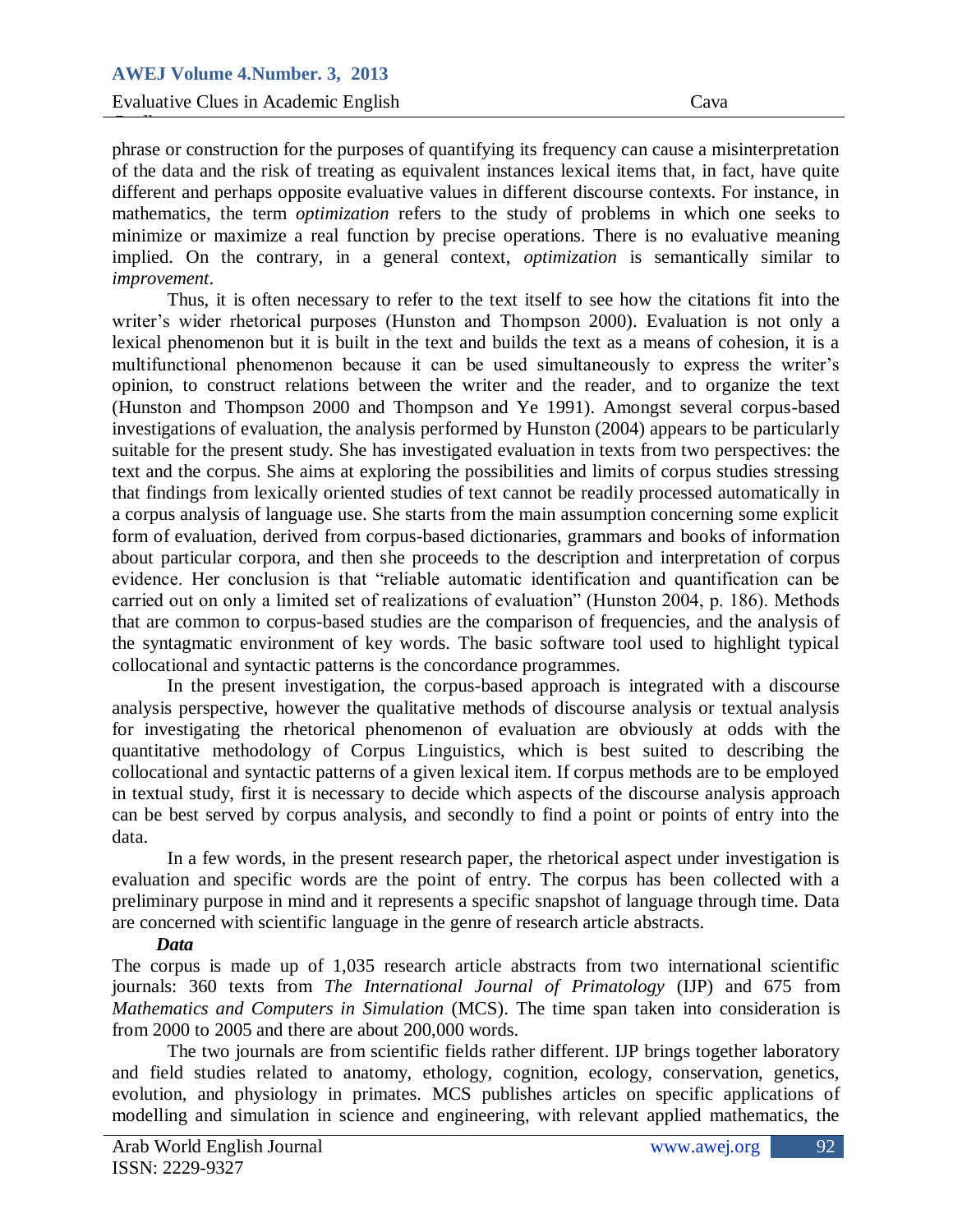general philosophy of systems simulation, and their impact on disciplinary and interdisciplinary research

As the American National Standard for Winnig Abstracts - ANSI 2255.14-1557 preferably prepared by its author(s) for publication with it". In the present investigation, an As the American National Standard for Writing Abstracts - ANSI Z239.14-1997 abstract consists of:

Title;

Guella

- Text of the research article abstract;
- Keywords.

Information about authors and their institutions have been deleted because not considered relevant for the purpose of the present study.

## *Abstracts and Move structure*

Every abstract is organised in moves as suggested by Swales (1990). "A move is evidence of a peculiarity in a precise part of the text". (Author 2008, p. 19). In investigating the textual structure of research articles, Swales came up with the *Introduction, Method, Research* and  $Discussion - IMRD - structure.$  He claims that all the research papers are organized to this well-defined scheme. However, theory is often quite distant from reality.

In the *International Journal of Primatology* it is specified that length of abstracts has to be less or equal to 250-words with 4-5 keywords<sup>i</sup>. On the other hand, no specific details and quite vague suggestions are provided about the abstracts" structure in the journal *Mathematics and Computers in Simulationii*. However, in both cases these norms do not provide sufficient help for writing abstracts, as a result, most of the time, abstracts are not well structured.

Dos Santos integrates Swales" IMRD structure with further details; the *move* is still the unit of analysis "a move has to be considered as a genre stage which has a particular, minor communicative purpose to fulfil, which in turn serves the major communicative purpose of the genre". (Dos Santos 1996, p. 485). Dos Santos, in his analysis, came up with five moves:

- Move 1– *situating the research;*
- Move 2 *presenting the research*;
- Move 3 *– describing the methodology;*
- Move 4 *– summarizing the results;*
- Move 5 *– discussing the results.*

Each move, usually, has some submoves (dos Santos1996: 485). Important submoves within the Move 1 are: *Stating current knowledge* and *Citing previous research* and/or *Extended previous research* and/or *Stating a problem*. On the other hand, in Move 2 there are submoves such as *Indicating main features* and/or *Indicating main purpose* and/or *Hypothesis raising.* Last in Move 5 there are two submoves *Drawing conclusions* and/or *Giving recommendations*.

Reading a sample of abstracts from the two disciplines suggests that IJP focuses on the topic and on the actor of the research study considering them as relevant for filling the gap in knowledge, while MCS papers are structured quite evenly according to the IMRD structure of the research study. In the IJP corpus, the average length in words is between 200 and 250 words but there are extreme cases like abstract number 47\_IJP that has 377 words and abstract number 3\_IJP that has 88 words. These two borderline cases show that even though norms about layout exist these are not observed verbatim. In the MCS corpus average length is lower, about 150 words with a minimum of 49 words in 520\_MCS and a maximum length of 266 words in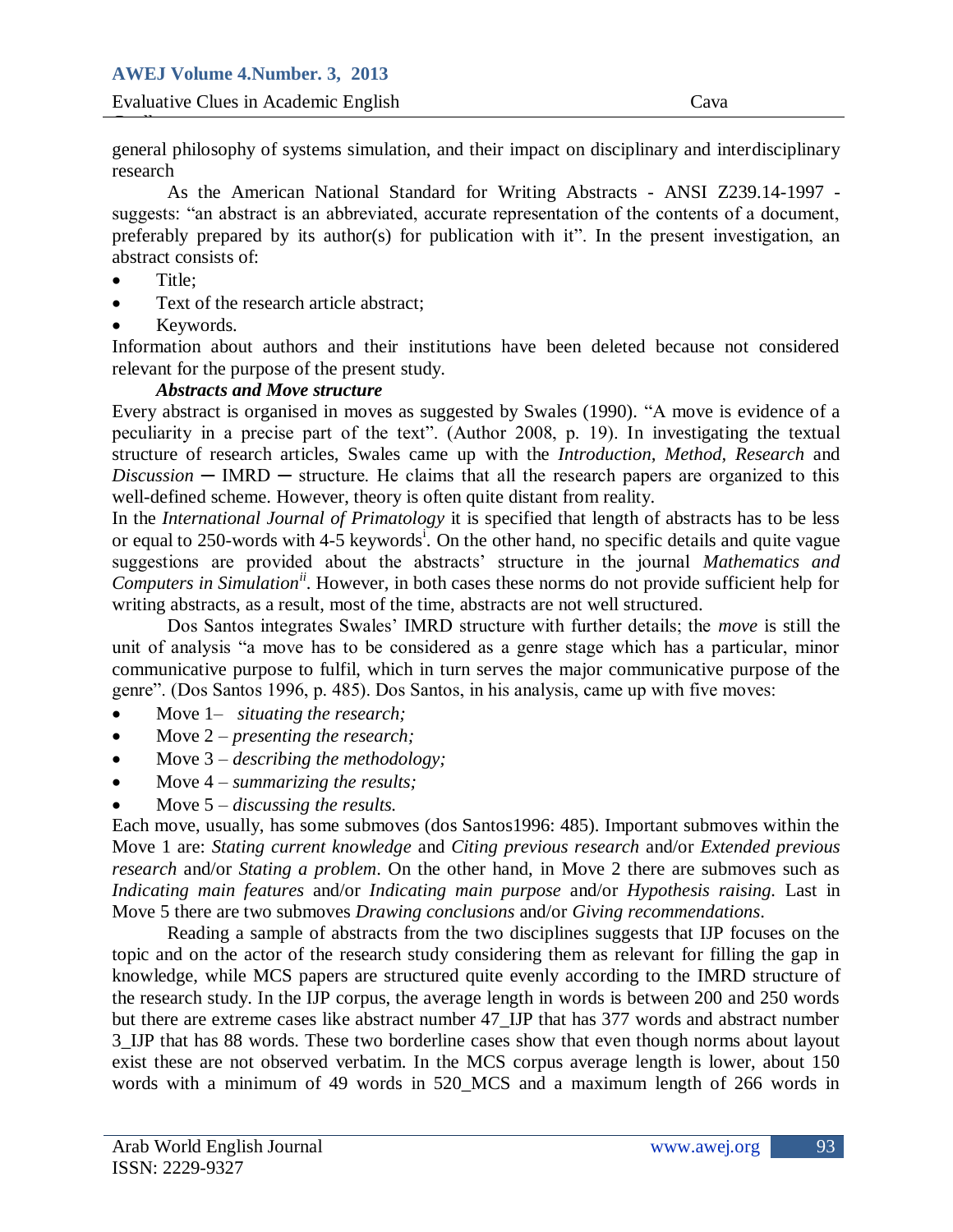123\_MCS. Both abstracts in IJP and in MCS can be defined as informative abstracts. Informative abstracts provide information about the body of the study, the key facts and the conclusions.

how precise algorithms are applied to different mathematical analysis. Sometimes results are not  $P = \frac{1}{2}$ MCS abstracts focus, due to the topic itself, more on the methodology, for instance, on mentioned because a precise methodology in use is the result of the research study itself. On the other hand, IJP abstracts cover up various topics, in a certain way, IJP is similar to the soft science of the humanities. Mayr (2004) distinguishes two aspects of biology: functional biology that relies on experimental approaches of the hard science and asks how something happens, and evolutionary biology that is driven by asking why and uses methodologies familiar to the humanities like historical narratives and comparison, for instance in anatomy and genomics (studying similarities). The International Journal of Primatology shifts focus from the methodology, in social learning studies, to relevant results in molecular biology studies. Social learning findings deal more with animal behaviour rather than with number or other more 'numerical' results. On the other hand, molecular biology studies provides more countable results dealing with numbers and DNA distribution.

#### **Methodology**

Guella

The methodology used for the present analysis consists of two phases: collocational and evaluation analysis. The main aim is to investigate the collocational behaviour, words which typically co-occur with some other particular words, defined later in this section, as "research process words", *analysis/es, data, evidence/s, finding/s, investigation/s, method/s, methodology/ies, paper/s, procedure/s, research/es, result/s, study/ies,* and *theory/ies*. The analysis of collocational patterns in both corpora is performed in the present study by means of *WordsmithTools* 4 (Scott, 2004).

However, before running concordances on these words, it is necessary to define how research process words have been chosen. The crucial issue we have to face is to find a different way to select those stretches of text that, in research article abstracts, represent different aspects of the research process. Abstracts are usually organised according to the IMRD structure, where terms like *data, finding/s, method/s, etc.* appear to be quite recurrent because of the nature of the text itself. These words belong to the concept of *process* in Hallidayan terms (cf. Halliday 1994, p. 109) especially the material "process of doing", although the logical elements: *actor, process*  and *goal* are, in a certain way, present altogether just in the words themselves. To be more precise, in the Hallidayan example *the lion caught the tourist*, the *lion* is the actor, *caught* is the process and the *tourist* is the goal. Words like *analysis, data, method* etc. have always the same actor (the researcher) and encapsulate the action. As a matter of fact, according to Author (2010, p. 27)

In a study the research process implies that the **researcher analyses** and **investigates data** (that have been previously collected) by a viable **method** for a specific **purpose**. Then, s/he will obtain **evidences** and **findings** that make up a **theory** that, eventually, will allow the researcher to write significant **results** in a **paper**. Accordingly, these words can be defined as *research process words* (here after RPWs) because they emphasize the research process aspect in the text of the research article abstracts.

Intuition leads me to think that investigating the collocates of these terms may help to understand which words occur more frequently when research-oriented evaluation (Thetela 1997) is identified.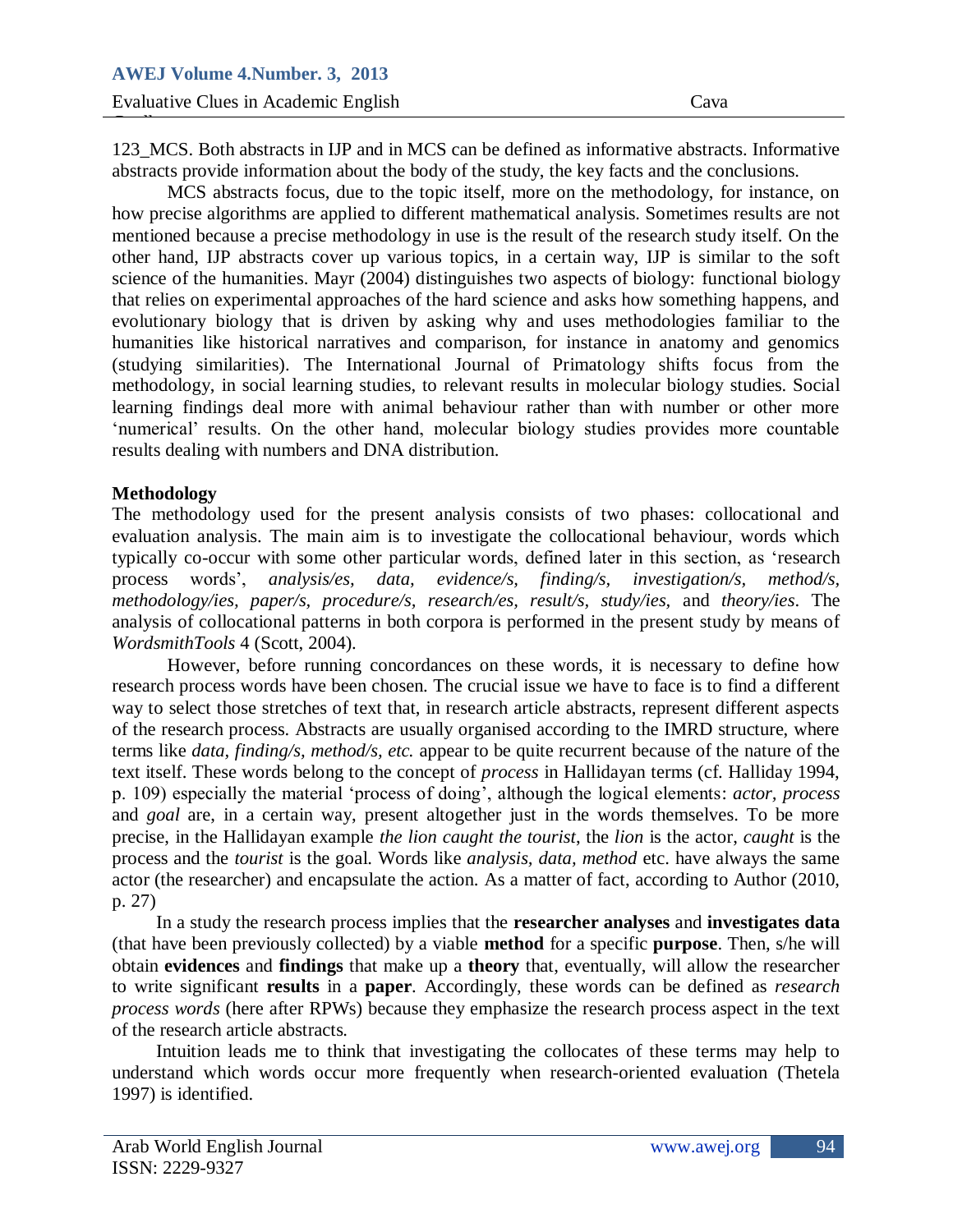Henry however in the present analysis important functions are *WordList* and *Concord*. WordList creates word insis, ordering the  $\frac{1}{2}$ *WordSmithTools* has been used to investigate how words are used in the two corpora, because words enter into meaningful relations with other words around them. This software is an integrated suite of programs for looking at how words behave in texts; it has several tools, word lists, ordering them by frequency and alphabetically. Concord locates all references to any given word or phrase within a corpus, showing them in standard concordance lines with the search word centred and a variable amount of context at either side.

Analysing concordance data is the most detailed part of the corpus study. Tognini-Bonelli (2001, p. 3) suggests "[a] corpus, examined at first in KIWIC format [...], is read vertically, scanning for the repeated patterns present in the co-text of the node". The "node word" or keyword is displayed in the centre with a small amount of context on each side.

In the present study, since a rhetorical phenomenon is investigated, it has appeared more reasonable to take into account a context longer than the usual five words to the right and to the left  $-$  +5L or +5R  $-$  the usual standard for length of citation, as suggested by Sinclair (2004, p. 141). As a word or a phrase is studied it appears evident that more context is needed. As a matter of fact, sometimes longer stretches of text are analysed and even the whole abstract has been taken into account in order to fully understand the phenomenon of evaluation. Since the present research paper investigates the use of specific nouns, concordance lines are first sorted by words on the left and then are analysed. Therefore focus is on modifiers and verbs.

The methodology here applied is corpus-based. Part of this methodology is automatic because the computer carries out a relatively simple matching and counting exercise and shows a list of recurrent structures. However, it may omit some information. Therefore alongside with the automatic aspect of frequency of co-occurrence generated by computer software alone there is the need of a complementary methodology performed by the human researcher, that is the interpretation of the data the 'reading concordances' procedure (cf. Sinclair 2003). Sometimes eliciting response from the corpus and incorporate them into the paradigmatic description appear to be uncertain. Introspection plays a pivotal role for the interpretation of textual evidence, for the analysis of collocation results and for the identification of lexical relations.

After running concordances, and careful reading stretches of texts to understand whether or not ROE is realized, the investigation proceeds with collocation analysis in those fragments of texts where only ROE is present either as implied or clearly expressed. The main purpose of the investigation is to find recurrent pattern for each RPWs and to verify whether or not all the investigated words share common patterns. In detail, recurrent verbs, adjectives or any relevant grammatical structures, such as negative or modalized constructions are investigated if they appear with a certain recursiveness.

More excerpts provide more complex structure and pattern to look at, and another important criterion for the analysis is the 'semantic preference' as defined by Sinclair (2003, p. 178) "sometimes in the structure of a phrase there is a clear preference for words of particular meaning". This implies that in concordance lines, words or phrases that are semantically similar will be observed closely. The focus is on repeated events rather than on single occurrences, because as Sinclair (1996, p. 78) suggests: "[...] unique one-off events are necessarily ignored but they cannot be evaluated in the absence of an interpretative framework provided by repeated events". Language patterns usually are taken into consideration if they occur at least twice. When a reliable description of regularities is assembled then it is possible to build up generalization and read those against former theories.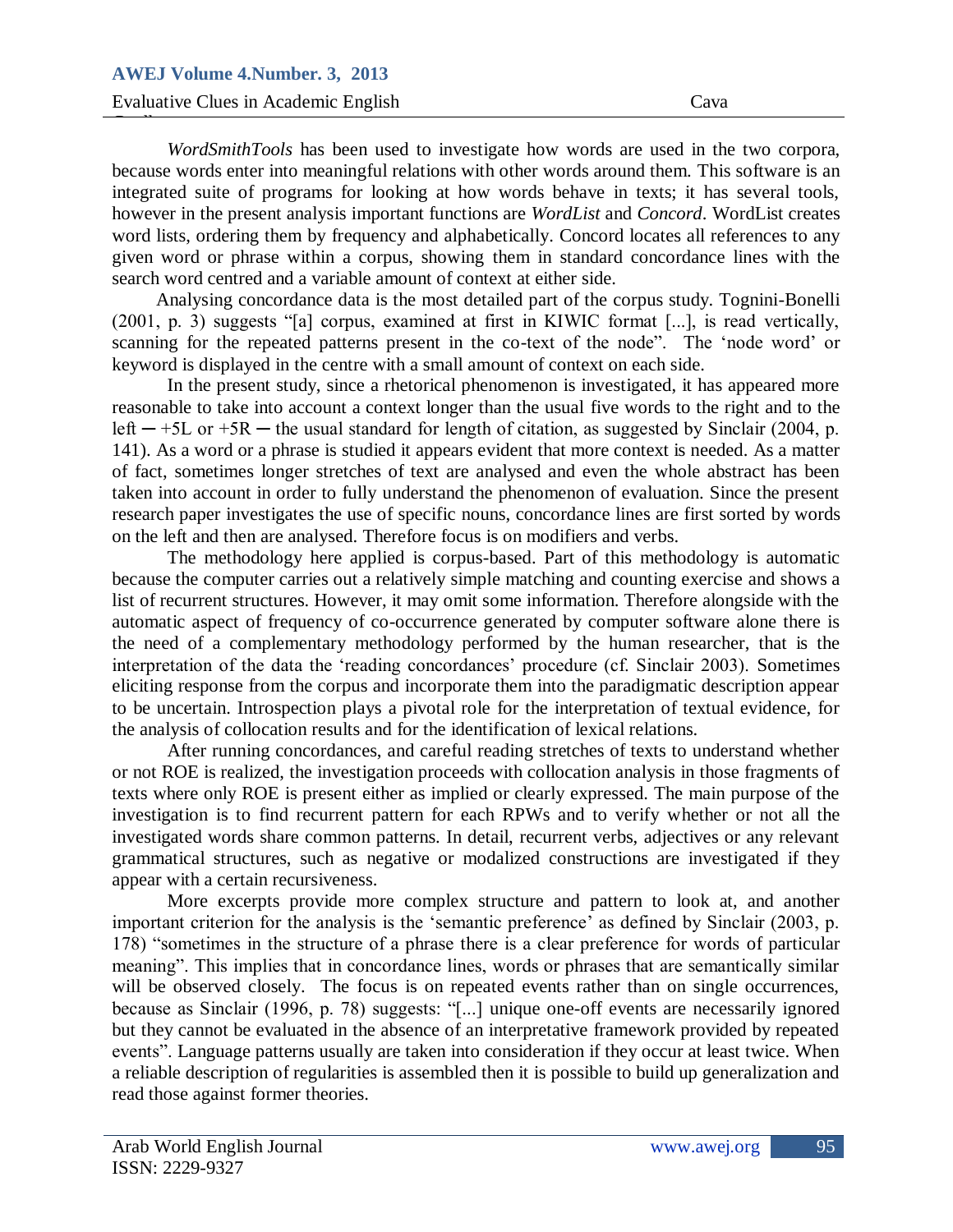Evaluative Clues in Academic English Cava Guella

where the nem appears to be. In this way, excerpts are grouped inst according to evaluation, either positive or negative; then semantic preference controls the collocational and colligational pattern, and finally extracts are grouped on the basis of grammatical construction. For instance, if As already mentioned, the starting point of the analysis is the investigation of specific lexical items and then the analysis goes to the environment of the items themselves, the pattern where the item appears to be. In this way, excerpts are grouped first according to evaluation, we refer again to the excerpt number 1 in the file 5 IJP: "I provide the first comprehensive data on the composition and mineral content". In this extract, the lexical item that presents the research process aspect is *data*, positive evaluation is construed by the positive adjectives *first*  and *comprehensive*, ultimately these adjectives will be present in some other excerpts in the corpus referred to other research process words.

#### **Findings and Discussions**

After analysing the RPWs and having performed collocational analysis, generalisations have to be cautious due to the limited size of both corpora and also to the limited number of raw frequencies in each corpus (Table 1.).

| <b>Research Process</b> | <b>IJP</b> Freq. | <b>MCS Freq.</b> |
|-------------------------|------------------|------------------|
| Words                   |                  |                  |
| Analysis                | 63               | 212              |
| Analyses                | 38               | 14               |
| Data                    | 182              | 193              |
| Evidence                | 67               | 15               |
| Evidences               | $\mathbf{1}$     | $\mathbf{1}$     |
| Finding                 | 13               | 19               |
| Findings                | 49               | $\overline{4}$   |
| Investigation           | 10               | 24               |
| Investigations          | 6                | $\overline{4}$   |
| Method                  | 15               | 522              |
| Methods                 | 28               | 220              |
| Methodology             | $\overline{2}$   | 17               |
| Methodologies           | $\overline{0}$   | $\mathbf{1}$     |
| Paper                   | 5                | 341              |
| Papers                  | $\overline{5}$   | $\mathbf{1}$     |
| Procedure               | $\overline{2}$   | 31               |
| Procedures              | $\boldsymbol{0}$ | 17               |
| Research                | 37               | 32               |
| Researches              | $\boldsymbol{0}$ | $\boldsymbol{0}$ |
| Result                  | 31               | 31               |
| Results                 | 137              | 249              |
| Study                   | 129              | 111              |
| <b>Studies</b>          | 89               | 22               |
| Theory                  | 16               | 94               |
| Theories                | 5                | $\overline{4}$   |

## **Table. 1** *RPWs frequency in MCS and in IJP*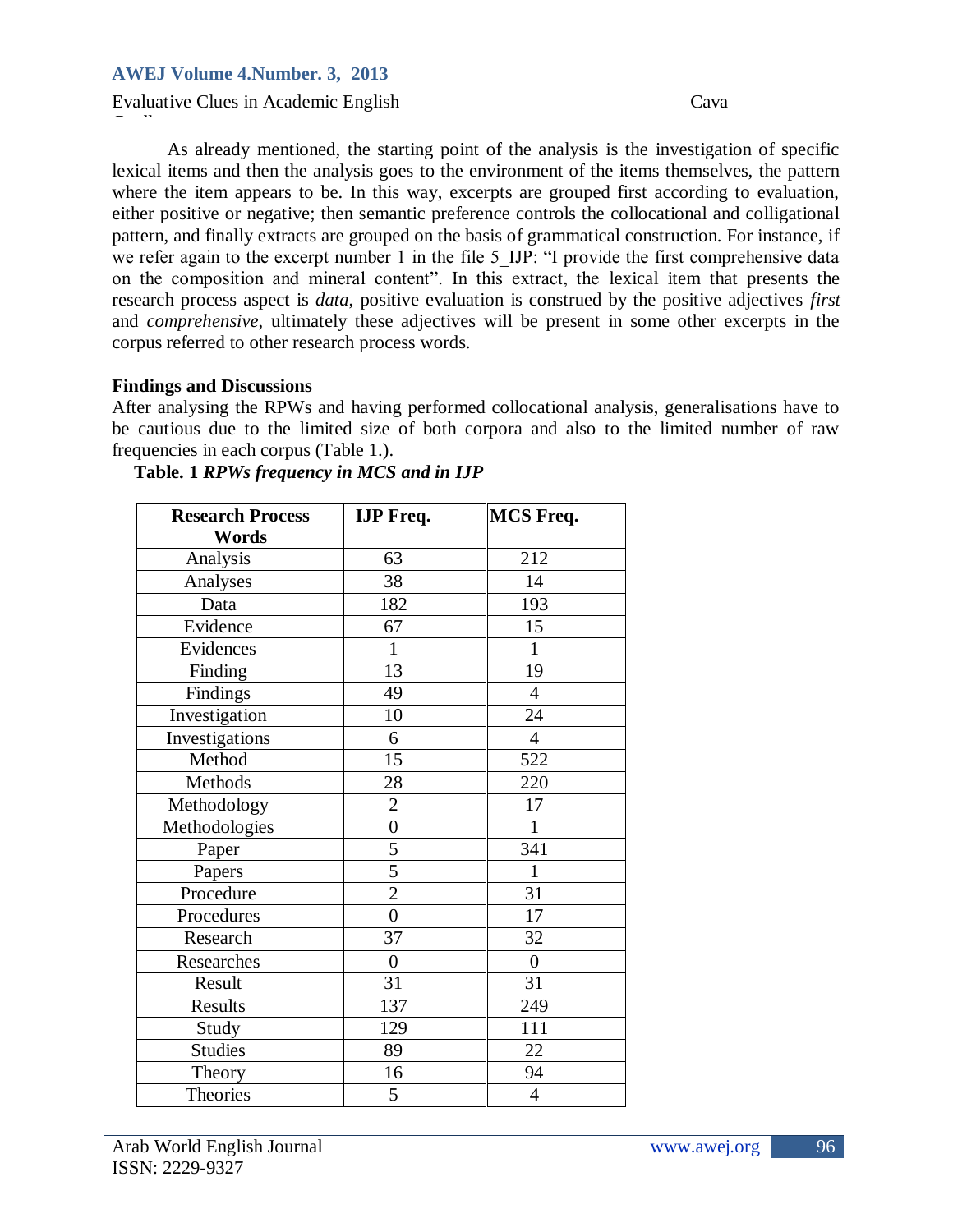while allong the fatter verbs are *show*, *provide*, *support*, and *to be consistent with*. Herein some excerpts show these co-occurrences. As a general rule of layout, in all the extracts reported, the  $\mathbb{R}^n$  and the evaluation Collocates that express ROE and co-occur with the RPWs are both adjectives and verbs. Amongst the former there are *new, first, important, efficient, accurate supportive,* and *effective,*  while among the latter verbs are *show*, *provide*, *support,* and *to be consistent with.* Herein some RPWs and the evaluated entity are in bold face while the evaluative attribution is underlined; file number and acronym of the journal are between brackets:

**2. Results** of the different **analyses** are mutually supportive and provided useful information for monitoring bodily condition and diseases. (313\_IJP).

**3.** Numerical **results** illustrate the usefulness of these new figures of merit. (662\_MCS).

**4.** Our **data** provide the first detailed information on the endocrine characterization of the ovarian cycle in Pygathrix nemaeus and suggest that social changes have […] However, because of relatively small sample size, particularly concerning the latter finding, more **data** are needed to confirm these results. (261\_IJP).

**5.** The largest number of recorded observations are in the foraging context, wherein contrary to expectations, there is no **evidence** for female chimpanzees exhibiting more innovation than males. The **study** is the first extensive **investigation** of behavioral innovation in primates and provides **evidence** that much individual variation in the propensity to innovate can be explained in terms of sex, age, and social rank. (87\_IJP).

**6.** In addition, based on **analysis** and insight into the correlations between dimensions of the Halton sequence, we illustrate why our algorithm is efficient for breaking these correlations. (63\_MCS).

**7.** And we thus proposed an efficient **analysis** algorithm for analyzing the stability. The effectiveness of the proposed **method** is illustrated by the numerical examples. (286\_MCS).

**8.** Our **analysis** and numerical experiments show that the proposed schemes are stable and produce highly accurate solutions. (474\_MCS).

In excerpts number 2 and 3 the "key" adjective, in terms of evaluation, is *useful*, something that is *useful* in a research study is positively evaluated by the researcher himself. In fragments number 4 and 5 in the phrases *the first detailed and the first extensive* the adjective *first* triggers positive evaluation; the identification of evaluation in text depends on the way in which information is presented, *first* could serve as an example of textual organising device as well as evaluative device.

In excerpts number 6 and 7 evaluative keywords are the verb *illustrate* and the adjective *efficient.* In fragment number 8 the whole sentence *numerical experiments show that the proposed schemes are stable and produce highly accurate solutions* provides positive evaluation in a rather cumulative way, by means of key evaluative lexical items such as *show*, *stable* and *highly accurate.* Thompson and Ye (1991, p. 367) considers evaluation as a often cumulative rather than clearly signalled strategy.

A sentence like "results of the different analyses are mutually supportive and provided useful information' or the adjectival construction 'stable and highly accurate solutions' appear to be quite familiar expressions of the academic jargon to researchers, this is the way evaluation is accomplished in the academic context, the less noticeable evaluation is, the more likely it is to manipulate the reader. In a genre, like research article abstracts where authors literally have to promote themselves in order to get published, implicit evaluation is more likely to appear.

Although it is not possible to present many quantitative data in a sufficiently economical form here, some interesting observations may be drawn. For example, the lemma FINDING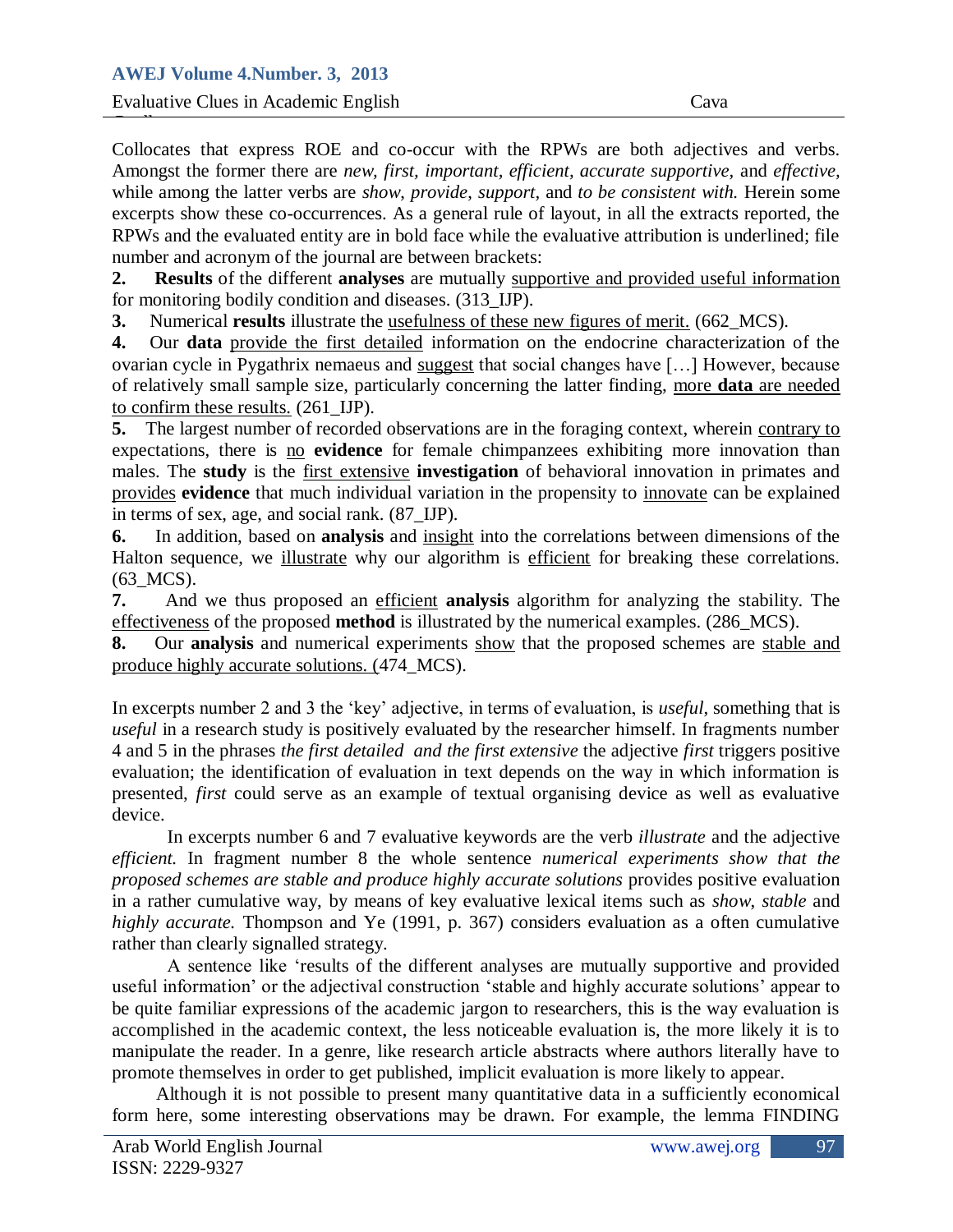Evaluative Clues in Academic English Cava

Guella

Form of the lemma FINDING is evaluated, it is mostly evaluated in a positive way in the IJP  $\frac{1}{2}$  corpus. It usually co-(both singular and plural word form of the noun) barely shows evaluation in both corpora (table 2) probably because stating clearly positive opinions about the results of a research study is not very appropriate in terms of scientific accuracy and objectivity. However, when the plural word corpus. It usually co-occurs with *our* and the verbs *confirm* and *corroborate*, that have a positive semantic prosody. Furthermore, positive evaluation is construed in the recurrent pattern *to be consistent with*. On the other hand, negative evaluation is construed, when *findings* is premodified by *these* or *our* and followed by verbs such as *obligate, contrast* or *fail*, that have a negative semantic prosody. Apparently in the IJP corpus, *finding* is always a noun and when the lemma is positively evaluated it co-occurs with three positive adjectives: *first, extensive* and *further.* 

On the other hand, in the MCS corpus the singular word form *finding* is positively evaluated but there are very few examples and no recurrent patterns. While the plural form of the lemma, shows positive evaluation and co-occurs with the expression *are consistent with* and the adjective *excellent.* 

Albeit, the limited size of both corpora, it is interesting to notice ROE occurence in the IJP and in the MCS corpus and to draw some observations.

| <b>RPWs</b>    | <b>IJP ROE</b>   | <b>MCS ROE</b>   |
|----------------|------------------|------------------|
| Analysis       | $3(2+, 1-)$      | $25(24+, 1-)$    |
| Analyses       | $4(3+, 1-)$      | $2+$             |
| Data           | $27(15+, 12-)$   | $11(9+, 2-)$     |
| Evidence       | $25(14+, 11)$    | $12(10+, 2-)$    |
| Evidences      | $\overline{0}$   | $1+$             |
| Finding        | $\overline{0}$   | $2+$             |
| Findings       | $15(12+, 3-)$    | $4+$             |
| Investigation  | $1+$             | $\overline{0}$   |
| Investigations | $1+$             | $1+$             |
| Method         | $5(4+, 1-)$      | $47+$            |
| Methods        | $4+$             | $28+$            |
| Methodology    | $1+$             | $7+$             |
| Methodologies  | $\overline{0}$   | $1+$             |
| Paper          | $1+$             | $24+$            |
| Papers         | $2+$             | $1+$             |
| Procedure      | $1+$             | $9+$             |
| Procedures     | $\overline{0}$   | $\overline{0}$   |
| Research       | $8+$             | $11(8+, 3-)$     |
| Researches     | $\overline{0}$   | $\overline{0}$   |
| Result         | $1+$             | $12(9+, 3-)$     |
| Results        | $16+$            | $49(46+, 3-)$    |
| Study          | $9(8+, 1-)$      | $12(10+, 1-)$    |
| <b>Studies</b> | $11(7+, 4-)$     | $4+$             |
| Theory         | $2+$             | $7(5+, 2-)$      |
| Theories       | $\boldsymbol{0}$ | $\boldsymbol{0}$ |

**Table 2.** *RPWs ROE in MCS and in IJP*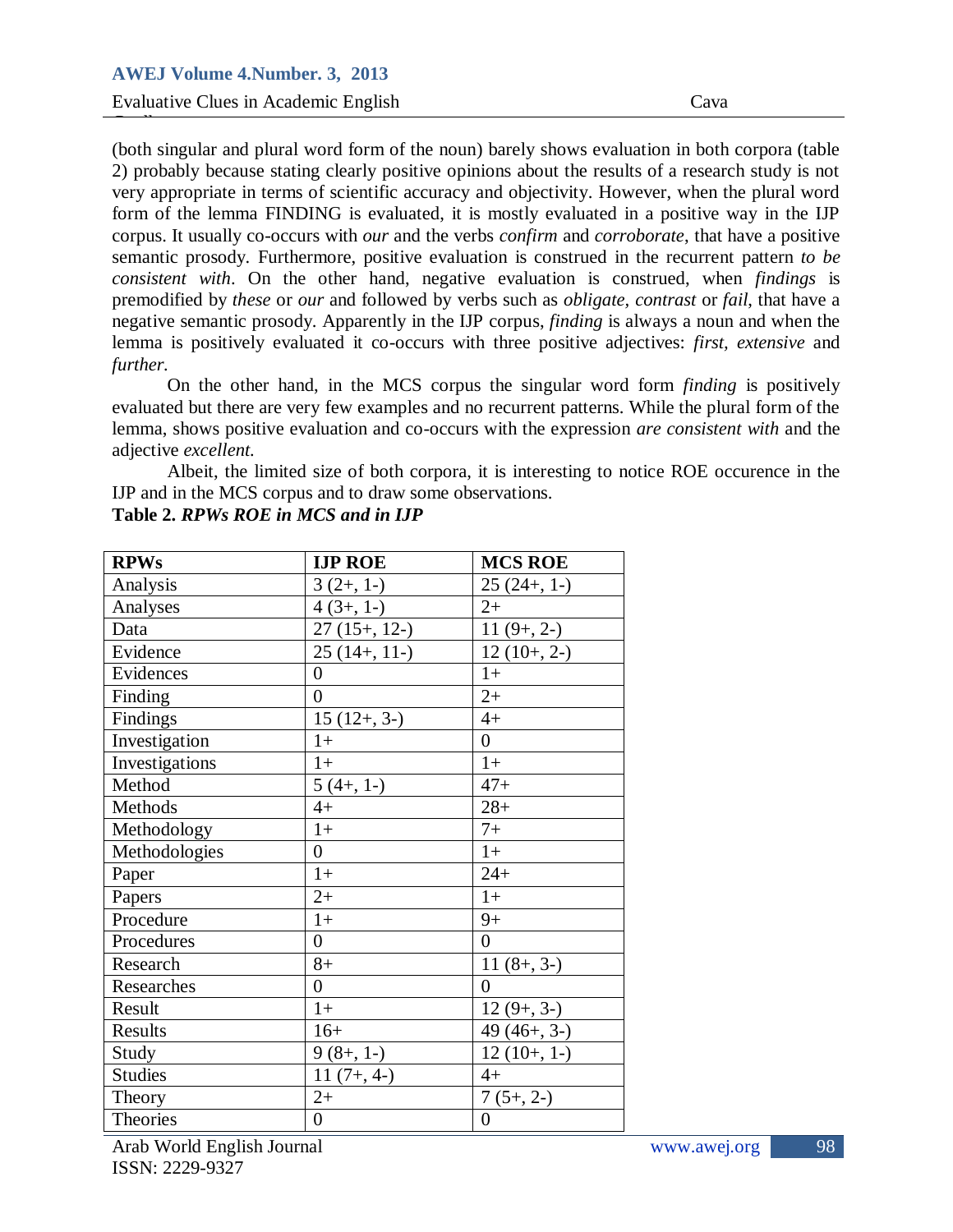Henry corpus. In the MCS corpus *results* and *method* carry more ROE while *data* and *evidence* carry more ROE in the IJP corpus. The value of ROE in the MCS corpus goes from absence to a The table above shows raw data of the occurrences of ROE for each research process word in the IJP and in the MCS corpus. The symbol  $+$  and  $-$  stands for positive and negative evaluation. At first glance, MCS corpus shows more evaluation related to RPWs than the IJP maximum of 49, while the value of ROE in the IJP corpus goes from absence to a maximum of 27. However, since the two corpora are different in size<sup>iii</sup>, occurrences need to be normalised. Having done this, the following figures clearly show the trend of ROE in percentage in both corpora:

#### **Figure 1.** *ROE distribution of singular RPWs*



**Figure 2.** *ROE distribution of plural RPWs*

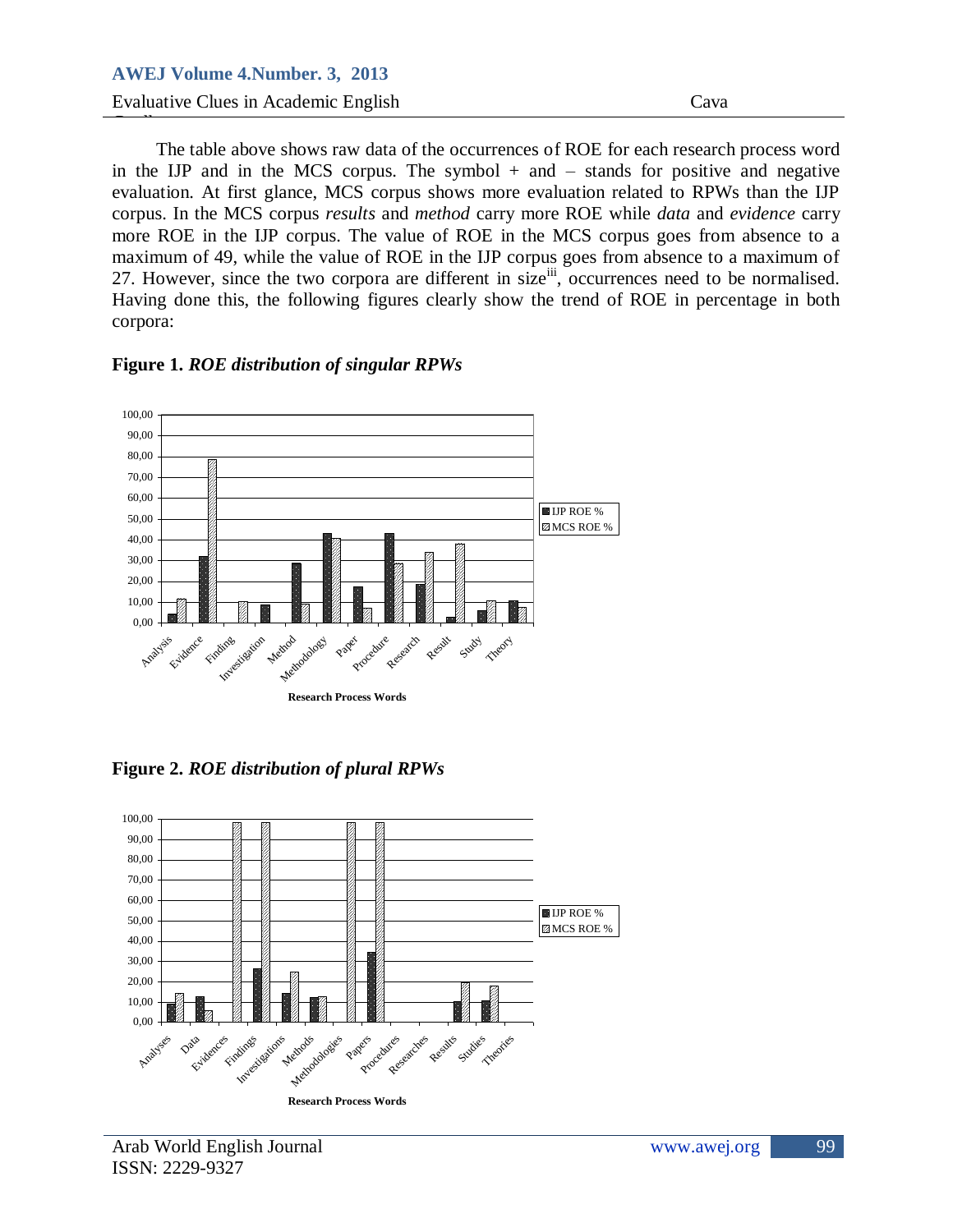as the perfect moder<br>all other disciplines. Quite surprisingly, ROE, appears more often in the MCS corpus, the journal concerning with mathematics rather than in the IJP corpus, despite Bazerman"s (1988) claim about mathematics as the perfect model for scientific writing thanks to its clarity and preciseness in comparison with

 $P = \begin{bmatrix} P & P \\ P & Q \end{bmatrix}$ However, if we focus on the RPWs: *data, investigation, method, methodology, paper, procedure* and *theory* these words show more ROE in the IJP corpus in comparison with the MCS corpus. The total list of the research process words count 25 words, however, in case of three words (*procedures, researches* and *theories*) there is no evaluation in neither of the two corpora. Therefore, in IJP only 7 words carry more ROE.

A possible explanation for this result may be drawn, because in reading several abstracts from the two different disciplines, some preliminary hypotheses have been formulated. In detail, the extent to which evaluation is present in the texts examined, seems to depend on the nature of the topic under discussion. Therefore, difference between the two sets of journals is crucial, as already noticed in the data section. Despite the observation that IJP being more similar to the soft science is more evaluative than hard science of the MCS corpus, the maximum frequency of ROE *per* word is still present in the MCS corpus, for the words: *evidences*, *findings, methodologies* and *papers.* 

Referring to the move structures of both corpora, in particular to the IMRD structure, apparently, IJP focuses on *method,* and *method* and *results* coincide most of the time.

On the contrary, in MCS the language is very concise the 2 submoves *indicating main feature* and *indicating main purpose of the study* (cf. dos Santos' moves) are often not clearly stated. MCS abstracts focus on *describing the methodology* and *discussing the results* moves*.* In the IJP corpus, the RPWs *investigation, method*, *methodology*, and, *procedure* are more evaluated in comparison with MCS and it is worth noticing that all these words are in the singular form. However, the plural form *methodologies* is definitively more evaluated and in the MCS corpus.

As previously noticed in the Introduction section, in general, in a research study the "method" belongs to the "process aspect" while the "result, paper and, data" highlight more the "product aspect" of the study. Intuitively evaluation is expected to be more present in the 'method'.

Another possible factor about the evaluative trend suggested by Thompson (personal conversation) is what it might be called the "applicability" of the disciplines: with Primatology, there is application to the concrete world of primates; but with Mathematics (especially with pure maths rather than applied) the focus is more exclusively on theoretical research issues. For example, a 'problem' in Primatology might concern either how to measure primate populations (ROE) or disappearing natural resources for the primates (TOE), whereas in Maths the "problems" are likely to be how to calculate a particular value or how to solve an equation (ROE).

In the MCS corpus, authors evaluate their methodologies on the basis of the novelty and its originality. In addition, they evaluate their methodologies on the extent to which they influence the course of science and the development of the disciplines of science. All authors are united in their emphasis on exploring common methodological concerns and providing a critical evaluation of central ideas from a methodological perspective.

In mathematics what counts are numbers and *results* are numbers, not surprisingly the word *results* in the MCS corpus is premodified most of the time by the adjective *numerical*. In addition, the average length of MCS abstracts is definitively shorter than IJP abstracts, therefore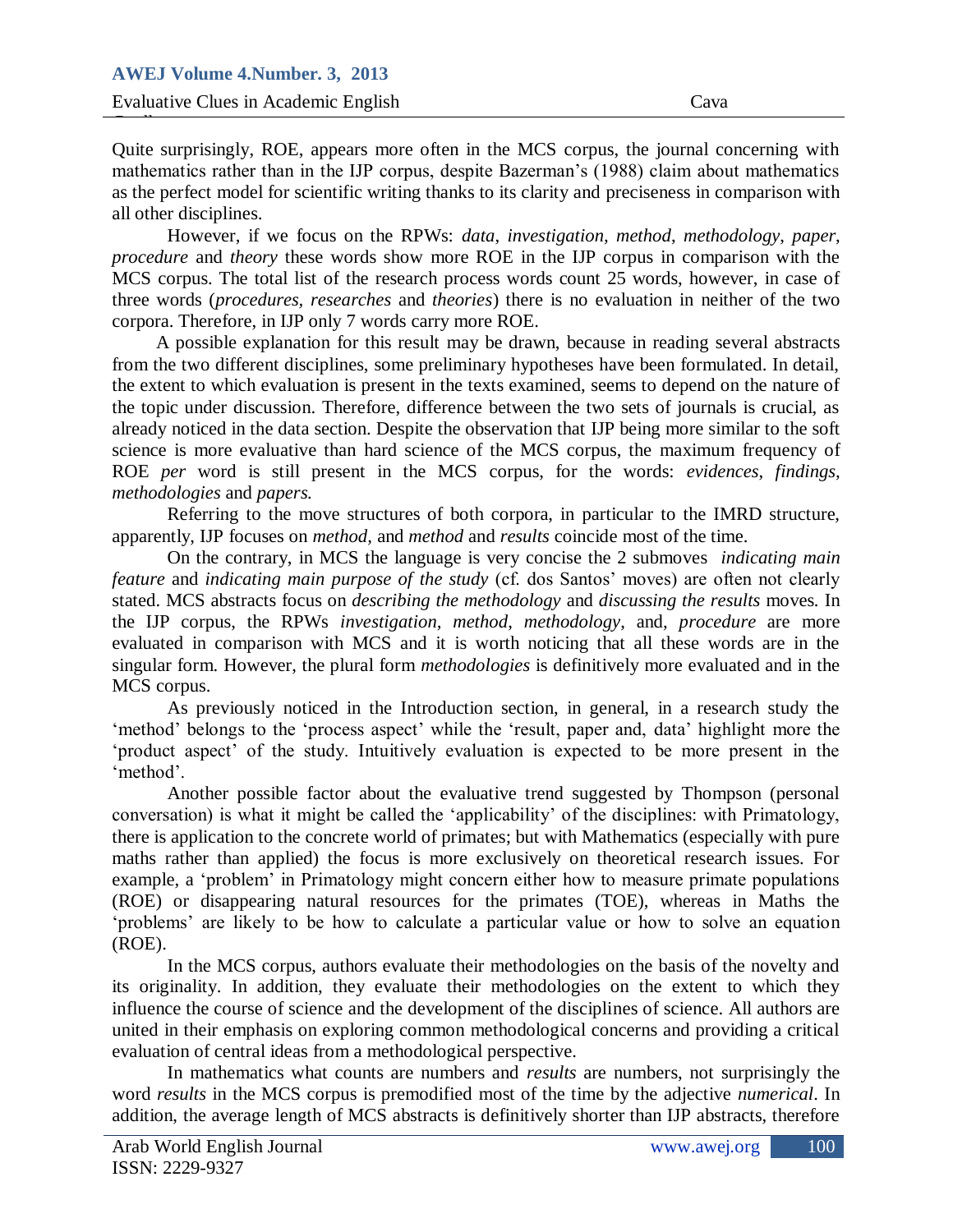authors need a device to draw readers" attention to the entire research paper, and eventually this device is provided by using evaluative lexis in texts with a smaller quantity of words.

Researchers evaluate their contribution of the various methods as central in the debates<br>and in theory building, they evaluate their findings through research, development, and demonstration, and present their results to their discourse community through international Researchers evaluate their contribution of the various methods as central in the debates journals and conferences.

#### **Conclusion**

Guella

In this research paper, the characteristics of scientific abstracts, have been explored on lexical and discourse levels, main focus has been on microstructure of text and macrostructure of value. The present study has attempted to answer the following research question: "What are the signals of (ROE) in research article abstracts?" More specifically, the hypothesis to test has been whether evaluated entities in a specific genre 'collocate' with specific terms or group of terms.

It has emerged that some words and verbs are very likely to appear in the vicinity of the RPWs in order to build cohesion in research article abstracts. Recurrent terms related to evaluative lexis fall under the category of 'Significance', 'Newness', and 'Usefulness'. Results suggest that, in ROE, virtually all values and their realizations can be covered by the three categories, summed up, for instance, in three recurrent adjectives like: *significant, useful* and *new*.

Writing within a scientific genre implies respecting clear and hidden rules. Abstracts are written in a peculiar evaluative way, it is sufficient to acknowledge that the layout and style of an abstract identifies it as belonging to the area of "real science" and, therefore, worthy of serious consideration by scientists; it also establishes the criteria by which the text will be evaluated, by implying other relevant goals, such, as accuracy.

As Hunston (1983, 1993, and 1994) suggests the author presents him/herself as a researcher working towards the achievement of specific goals. The events in the research process are viewed in this light. Evaluation in a specific genre, like in research article abstracts, has a specific trend, peculiarities of this tendency can be noticed in the move structure of the abstract itself. As a matter of fact, evaluation is very likely to appear in *discussing the results*, *situating the research*, and in *describing the methodology* (dos Santos1996). It is also very likely as Swales (1990) suggests that in writing the text the scientist hopes to achieve other goals, such as acceptance by the scientific community. These goals are not stated in the text, but the more admissible of them may be deduced as they are necessary for the interpretation of certain parts of the text.

Once evaluation has been identified in a move it is widely expected to appear in the rest of the text as well, according to a cumulative phenomenon.

However, any corpus data is only representative of itself and not of the entire universe of study. Nevertheless,, the analysis of a corpus, if assembled with a certain ratio, tends to strongly indicate certain trends in a specific variety of English. Representativeness is a thorny issue in corpus linguistics in any case, and it might be more important to linguistic analysis to know the corpus that is used very well, and to interpret the results accordingly (cf. Mahlberg 2005).

Having suggested another way of looking at research-oriented evaluation and how it works in text, it is worth looking at the implications of this study.

The analysis carried out in the present research paper has raised issues from the pedagogical point of view, that have some relevance to the field of English for Academic  $Purpose - EAP$ .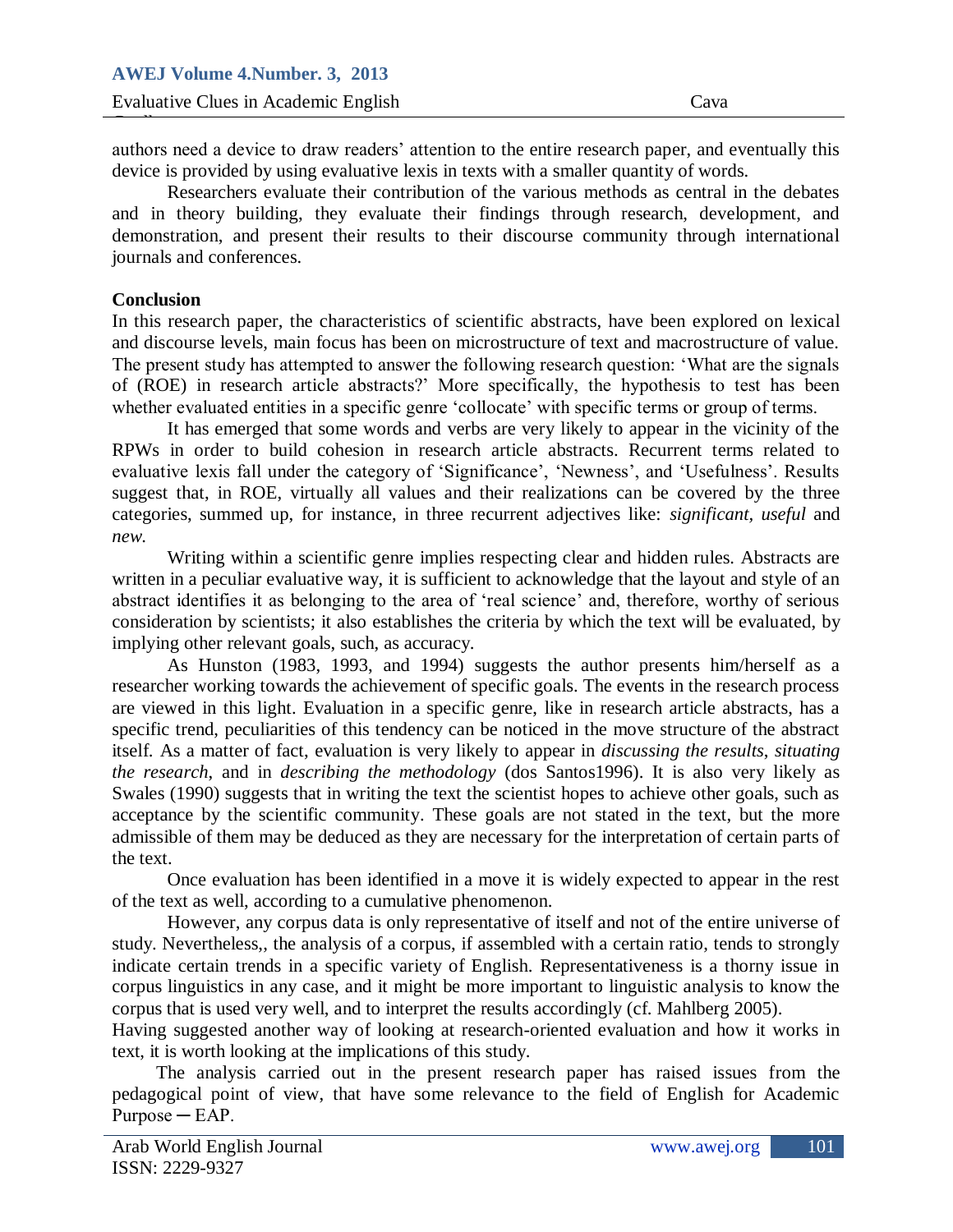Interpreted and judged by his/her R<br>of the related discourse community. First, as Thetela (1997) suggests it is essential in the reading of an academic paper to understand the content but also the angle from which the writer wants that content to be interpreted and judged by his/her reader whether s/he is a newbie or a well-established member

Proposed a Life EAP daily The EAP trainer may help learners recognizing the evaluative aspect in a specific genre, it may result useful to provide students with a pre-set of expressions and sentences like: *numerous studies have debated, this paper presents, the purpose of the present study, new evidence is emerging to question this image* or *few data exist regarding;* because value judgements in academic writing are basically constrained. This awareness can be further reinforced by helping students in their reading to identify and separate the different moves of a research article abstract. By giving readers an accurate picture of how information is typically organized in research paper abstracts in biology and mathematics, it is also conveyed a more precise critical reading where, for instance, a researcher may be interested in one aspect of research instead of another (e.g. conclusions or methodology). Once students are able to separate the topic of the paper, from the findings and the purpose of the study, the next step is to use this competence to improve their own skills in writing a well-structured abstract and make them going beyond with their perspective research studies.

Computer-assisted analysis of texts and corpora can provide new understanding of formmeaning relations. Corpus data can ideally help us understand conventionalised and original phenomena which contribute to systematic variation within and across texts and discourses in given socio-cultural contexts and through time. I would certainly wish to promote the need to incorporate corpus-based studies into instructional materials, otherwise prescriptions run the risk of becoming obsolete, and students do not have the chance to learn real language in use. This is inspired by Sinclair"s dictum (Sinclair 1987, p. xv) that "usage cannot be invented, it can only be described" which supports the deliberate and programmatic substitution of invented data for observed data, and of the scientist"s own intuition for the reports of informants.

#### **Acknowledgment**

I am particularly indebted to Professor Geoff Thompson, without whose suggestions and comments this research paper could never have been realized. His valuable assistance and encouragement and his constant feedback are greatly appreciated.

#### **About the Author:**

**Amelia Maria Cava** is currently Adjunct Professor in English language and Linguistics at the *Università di Napoli 'Federico II'*, Faculty of Medicine. She holds a Ph.D. in English for Specific Purposes from the *Università di Napoli 'Federico II'* (Naples, Italy) and an MA in Corpus Linguistics from the University of Liverpool (UK). She has extensive experience in teaching English as a second language. Furthermore, her research interests focus on Genre Analysis, Corpus Linguistics, and Academic English.

**References**

*American National Standard for Writing Abstracts* (1979). ANSI Z239.14-1997.

Aijmer K. (2005), *Evaluation and pragmatic markers*. In E.Tognini-Bonelli, and G.Del Lungo Camiciotti, (Eds.). *Strategies in Academic Discourse.* John Benjamins Publishing, Amsterdam. (pp 83–96).